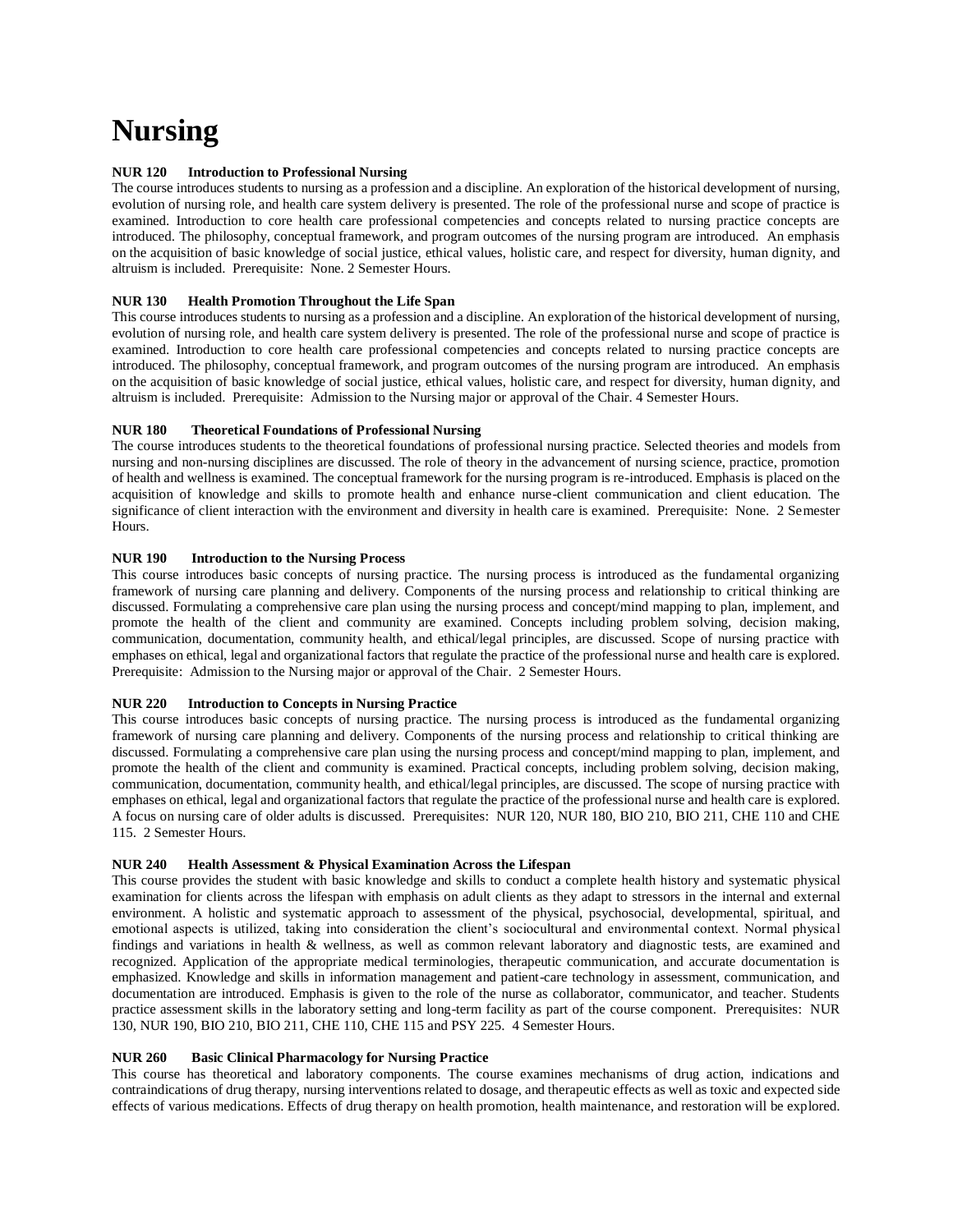Current nursing and related scientific research in medication administration will be discussed in relation to current practice. Emphasis will focus on the care of clients receiving medication across the lifespan and in culturally and socioeconomically diverse settings. Techniques involved in the calculation of drug dosages, regulation and maintenance of controlled substances, I.V. therapy, and administration of medications in parenteral and non-parenteral forms are presented and practiced. Professional issues related to the role of the professional nurse in medication administration are explored. Prerequisites: NUR 130, NUR 190, BIO 210, BIO 211, CHE 110 and CHE 115. 4 Semester Hours.

#### **NUR 262 Basic Nutrition for Nursing Practice**

The course introduces the principles of basic normal nutrition and explores basics of nutrition for clients with altered health conditions. The emphasis is on the role of nutrition management in promoting and maintaining health of individuals across the lifespan. Health nutrition for healthy individuals and selected altered health conditions is addressed. Prerequisites: BIO 210 and BIO 211. 2 Semester Hours.

# **NUR 290 Foundations of Nursing Practice**

This is a theoretical and practical course that introduces the student to basic nursing concepts. Students are prepared to provide skilled nursing care, including basic comfort, hygienic and self-care interventions, for older adult clients. Emphasis is placed on scientific nursing practice and evidence, basic human needs, and the care of clients with diverse needs. Communication skills and sensitivity to developmental and cultural needs, and holistic care are emphasized. The nursing process is the organizing framework for the care provided to meet human needs. Students will develop competencies in therapeutic intervention skills for older adult clients with altered health states in the laboratory and clinical settings. Considerations for professional nursing practice standards are examined. Prerequisites: NUR 240 and NUR 260. If not previously taken, BIO 290 will be a corequisite. 6 Semester Hours.

# **NUR 295 Introduction to Nursing Informatics**

This course is designed to explore the application of information systems and technology in health care and nursing practice. Use of computers, electronic technologies, and selected computer applications of data management through information systems and telecommunications is examined. The impact of these technologies on nursing practice, administration, teaching, and research is explored. The role of the nurse, responsibilities, and the legal, ethical and social implications are discussed. Prerequisites: NUR 120 and NUR 180, or approval of the Chair of the Department. 2 Semester Hours.

# **NUR 340 Nursing Care of the Childbearing Family and Newborn**

This course introduces students to theories and practical skills related to the care of the childbearing family, newborn infant, and women's health. Students examine the childbearing family and newborn infant needs, responses, and adaptations to the physical, physiological, psychological, and environmental changes and the internal and external stressors. The nursing process is utilized to manage the care of the family and newborn infant when planning and implementing therapeutic nursing interventions, promoting adaptive responses, and/or supporting death with dignity. Examination of the best evidence for practice and the application of knowledge learned from the liberal arts and sciences are emphasized when providing holistic, ethical, and culturally sensitive care for the family and their newborn infant in a diverse care setting. Utilization of effective oral, written, and electronic communication with the childbearing family and health care team is exercised. Collaboration with the health care team in utilizing resources to promote adaptation to the environment is emphasized. Concepts of responsibilities and accountability and consideration of policies and standards for safety and quality when implementing and delegating care are reinforced. A clinical rotation in various clinical care units provides practical application of the content of this course. Prerequisites: All 200-level NUR courses and approval of the Department Chair. 4 Semester Hours.

# **NUR 360 Nursing Care of Adult Clients with Psychiatric Mental Health Conditions**

This course focuses on the care and management of clients with psychiatric mental health conditions. Therapeutic nursing intervention with clients at varying points on the mental health continuum who are experiencing internal and external stressors is explored. Application of mental health concepts to nursing practice is stressed as well as collaboration with an interdisciplinary team to meet client needs and foster a therapeutic environment. Communication skills and therapeutic use of self are emphasized as the student interacts with the client individually and in groups to promote, maintain, restore, and reorganize health or to support death with dignity. Accountability and responsibility are expected as the student grows in self-knowledge and awareness of how the nurse's behaviors impact care. Theoretical and empirical knowledge from liberal arts and sciences provide the basis for critical thinking and application of therapeutic nursing intervention with the client who has mental health needs. The delegation of nursing responsibilities in mental health settings will be examined. The use of technology and research data will be emphasized to collect data from various resources. Prerequisites: All 200-level NUR courses and approval of the Department Chair. 4 Semester Hours.

# **NUR 370 Evidence-Based Practice and Informatics in the Nursing Profession**

This course introduces the students to explore the value of nursing research for evidence-based practice and its contribution to quality patient outcomes; students have opportunities for utilizing research as evidence to make clinical decisions affecting patient outcomes. The course also allows students to explore the impact of informatics on nursing practice, administration, teaching, and research. Prerequisites: NUR 130 and NUR 190. If not previously taken, basic statistics will be a corequisite. 4 Semester Hours.

#### **NUR 380 Nursing Care of Adults with Acute & Chronic Health Conditions I**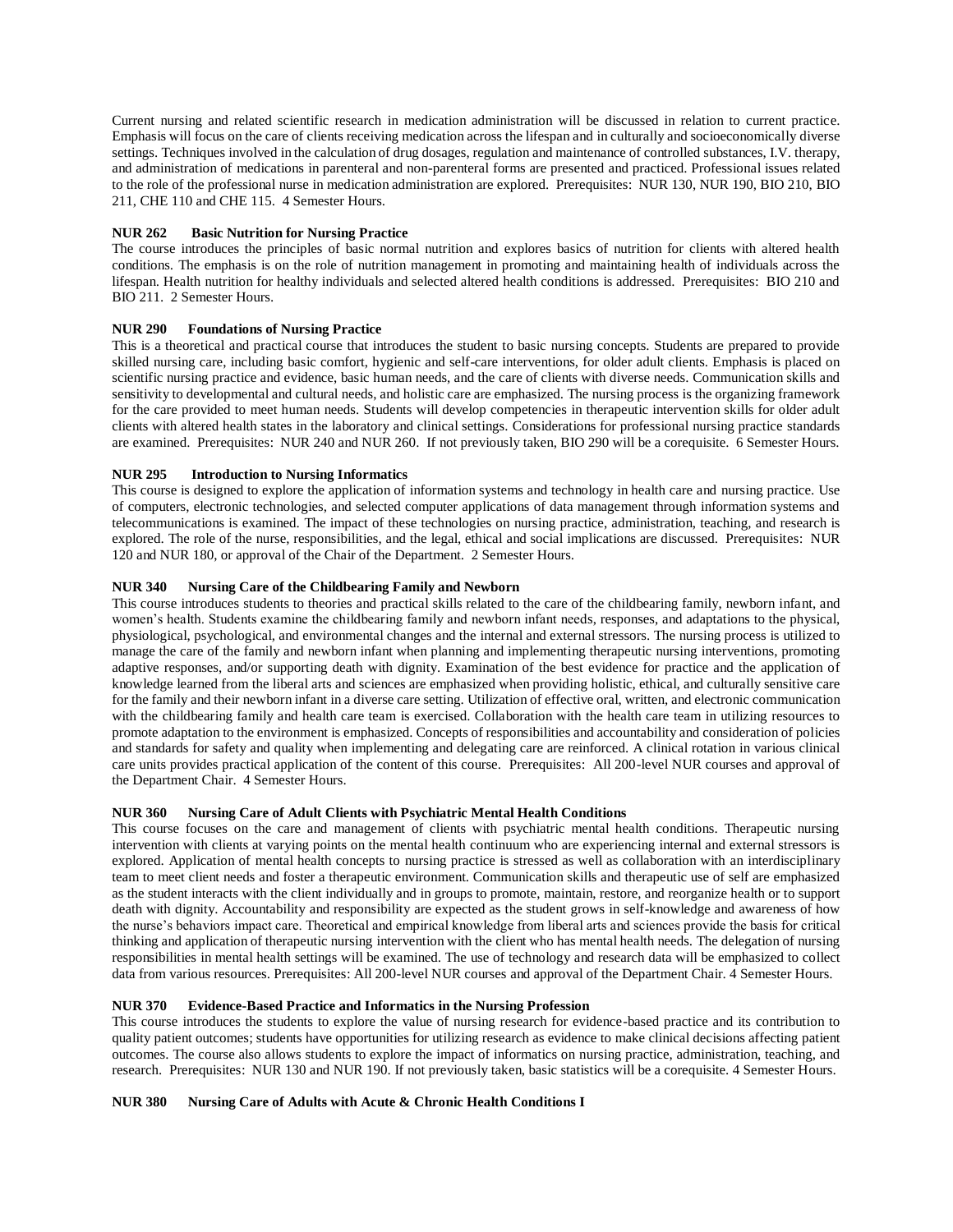This course has theoretical and practical components. The course introduces students to selected knowledge and skills of acute and chronic health conditions for adults in acute and ambulatory care settings. Students examine the adult clients and their families' needs, responses, and adaptations during periods of acute and chronic illness. The nursing process is utilized to manage the care of adult clients and their families when planning and implementing therapeutic nursing interventions, promoting adaptive responses, and/or supporting death with dignity. Examination of the best evidence for practice and the application of knowledge learned from the liberal arts and sciences are emphasized when providing holistic, patient-centered, ethical, and culturally sensitive care for clients and their families in diverse acute and ambulatory care settings. Utilization of effective oral, written, and electronic communication with client, family, and health care team is exercised. Collaboration with the health care team in utilizing resources to promote adaptation to the environment is emphasized. Students examine the concepts of responsibilities and accountability and consider policies and standards for safety and quality when implementing and delegating care with acutely and chronically ill adult clients. A clinical rotation in various clinical care units provides practical application of the content of this course. Prerequisites: All 200-level NUR courses, BIO 200 and BIO 290. 6 Semester Hours.

# **NUR 390 Nursing Care of Adults with Acute & Chronic Health Conditions II**

This course is a continuation of NUR 380. The course introduces students to additional selected content and skills related to the care of adult clients with acute and chronic health conditions in acute and ambulatory care settings. Students examine the adult clients and their families' needs, responses, and adaptations during periods of acute and chronic illness. The nursing process is used to manage the care of adult clients and their families when planning and implementing therapeutic nursing interventions, promoting adaptive responses, and/or supporting death with dignity. Examination of the best evidence for practice and the application of knowledge learned from the liberal arts and sciences are emphasized when providing holistic, patient-centered, ethical, and culturally sensitive care for clients and their families in diverse acute and ambulatory care settings. Utilization of effective oral, written, and electronic communication with client, family, and health care team is exercised. Collaboration with the health care team in utilizing resources to promote adaptation to the environment is emphasized. Concepts of responsibilities and accountability and consideration of policies and standards for safety and quality when implementing and delegating care with acutely and chronically ill adult clients are reinforced. A clinical rotation in various clinical care units provides practical application of the content of this course. Prerequisites: All 200-level NUR courses, BIO 200 and BIO 290. 6 Semester Hours.

# **NUR 420 Community Health Nursing**

This course introduces students to the nursing theory and public health theory applied to promoting and preserving health of populations. The focus of practice is the community as a whole and the effect of the community's health status and resources on the health of individuals, families, and groups. Care is provided within the context of preventing disease and disability and promoting and protecting the health of the community as a whole. Students will apply therapeutic communication and nursing interventions using the nursing process to populations within the community. Integration of evidence from nursing research and knowledge from nursing and liberal arts and sciences are emphasized. Awareness of the influence of the cultural, political, socioeconomic, regulatory, demographic, environmental, and global factors on the population's health patterns and status at the local, state, national, and international levels is examined. Students explore the leadership role, accountability and responsibility of the nurse in the health care delivery systems and public policy and in maintaining, promoting, and restoring the health of population in communities. Students will apply principles of critical thinking and best evidence to assess, plan, implement, and evaluate population at risk. The use of technology and research data will be emphasized to collect population data from various resources. Prerequisites: All 200-level NUR courses and approval of the Department Chair. 4 Semester Hours.

# **NUR 430 Professional Leadership & Management in Nursing Practice**

This course provides an introduction and overview of leadership, management, and organizational behavior in health care. Students will integrate theory with practice in the development of skills necessary to provide organizational and systems leadership in health care settings. Leadership development for entry-level professional nursing practice is emphasized. Key leadership concepts of management, leadership, followership, and organizational structure as frameworks for managing delivery of nursing care to groups of clients in an acute care setting are examined. The transition from student role to professional nursing role is emphasized. Components of leadership including change processes, collaboration and conflict resolution, intra- and inter-professional communication and team work, delegation and supervision, motivation, staffing and scheduling, ethical decision-making, and accountability issues are discussed. The course addresses building cultures of quality and safety in complex health care delivery systems based on organizational strengths, health policy, and legislative factors. Prerequisite: All 200-level NUR courses and approval of the Department Chair. 4 Semester Hours.

# **NUR 440 Nursing Care of Clients with Critical Health Conditions**

This course introduces students to the management of the care of adult clients and their families who are experiencing conditions that are life threatening and/or involve multiple body systems in acute care settings. Students examine the adult clients and their families' needs, responses, and adaptations during periods of critical and complex health conditions. Critical thinking, clinical reasoning and decision-making, and problem-solving skills are emphasized when assessing, planning, implementing, and evaluating the client/family needs and responses to care. Utilization of the best evidence for practice and integration of knowledge learned from nursing and the liberal arts and sciences are emphasized when promoting and providing holistic, patient-centered, safe, quality, ethical, and culturally sensitive care for clients and their families in diverse acute care settings. Competencies in communication, documentation, application of technologies, leadership and management, delegation, time management,